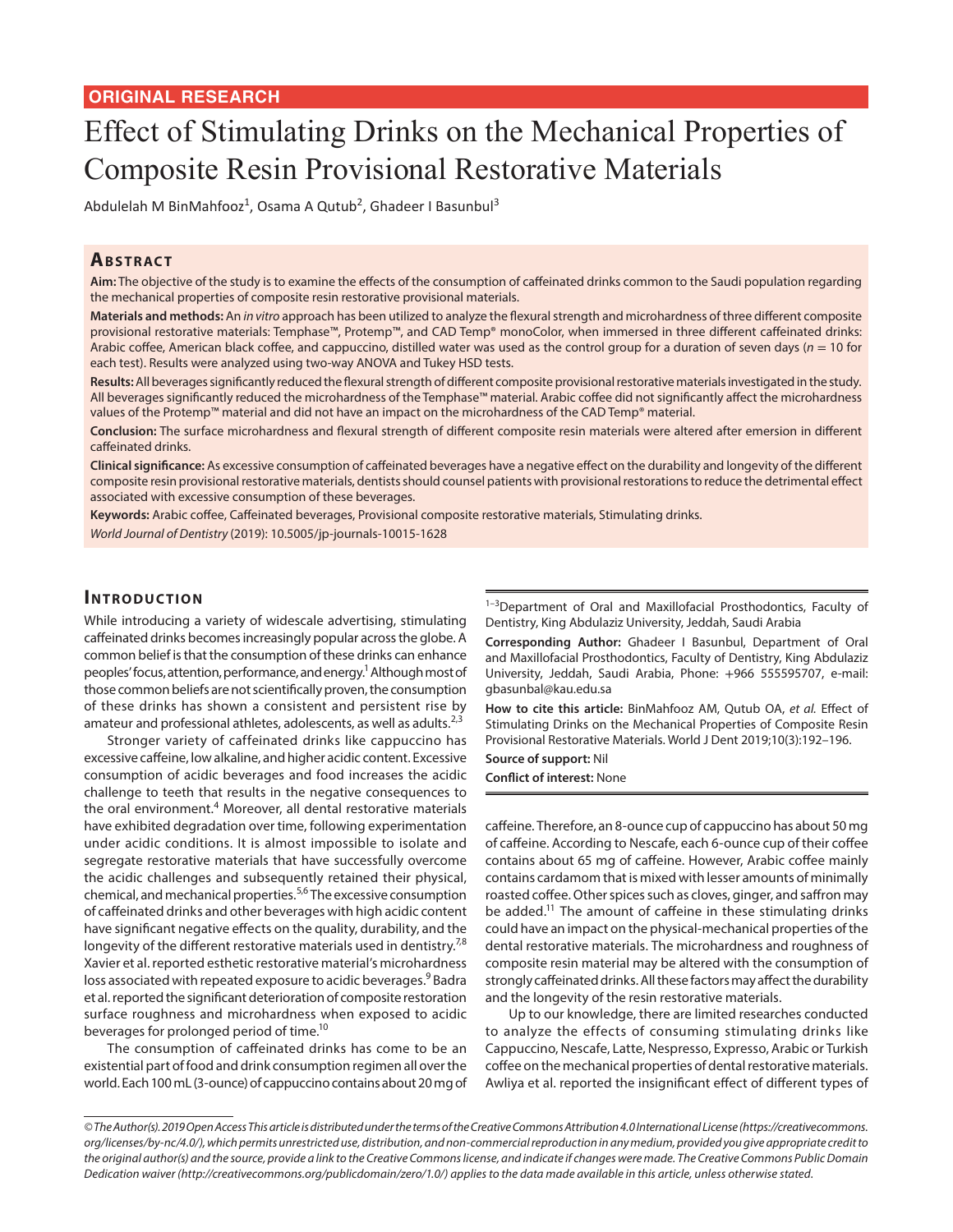caffeinated drinks on composite resin fillings. However, according to Awliya et al. and AlSamadani et al., all composite restorative materials exhibited significant changes in color only with aging.<sup>12,13</sup>

The objective of this *in vitro* study is to shed light on the effects of the consumption of common caffeinated drinks in Saudi Arabia regarding the flexural strength and microhardness of composite resin restorative provisional materials.

# **MATERIALS AND METHODS**

An *in vitro* approach has been utilized to analyze the effect of three variants of caffeinated drinks: Arabic coffee, American black coffee, and cappuccino on three provisional composite restorative materials: Temphase™, Protemp™, and CAD Temp® monoColor. Table 1 lists the materials, their chemical composition, and manufacturers evaluated in the study. Table 2 lists the different caffeinated beverages, pH values, and their manufacturers used in the study. The pH of each beverage was measured using a portable pH meter (PH 500 pH/mV/ TEMP Meter, Orion Research, Boston, MA, USA). Three readings were obtained for each beverage and the mean was recorded. The study was conducted at the Advanced Dental Research Laboratory Center of King Abdulaziz University, Jeddah, Saudi Arabia.

#### **Specimens Preparations**

A polytetrafluoroethylene mold (Fig. 1) was fabricated to provide  $25 \times 2 \times 2$  mm standardized bars from the provisional restorative

#### **Table 1:** Materials used in the study

| Product                            | Material type                              | Manufacturer                               |
|------------------------------------|--------------------------------------------|--------------------------------------------|
| Temphase™                          | Self-cure bis-methacryl<br>resin composite | Kerr Corp., Orange<br>California           |
| Protemp™                           | Self-cure bis-acryl<br>composite           | 3M-ESPE. Seefeld<br>Germany                |
| CAD Temp <sup>®</sup><br>monoColor | Micro filled, poly methyl<br>methacrylate  | Vita Zahnfabrik, Bad<br>Sackingen, Germany |

**Table 2:** Beverages used in the study

| Product               | pH value | Manufacturer           |
|-----------------------|----------|------------------------|
| Distilled water       |          | Control                |
| Arabic coffee         | 6.8      | AL Rifai, Saudi Arabia |
| American black coffee | 4.8      | Nescafe, Saudi Arabia  |
| Cappuccino            | h        | Nescafe, Saudi Arabia  |



**Fig. 1:** Polytetrafluoroethylene mold provide  $25 \times 2 \times 2$  mm bars

materials used in the study, according to American Dental Association Specification no. 27. A total of 240 samples was provided, 80 samples from each provisional restorative material under investigation. TemPhase™ and Protemp™ specimens were prepared by mixing the material according to their manufacturer instructions', then injected into a slot created by the mold and held under compression with a glass slab for complete polymerization. CAD Temp® monoColor were milled into the standardized bars using the KaVo Everest® CAD/CAM System (Everes®t, KaVo Dental GmbH, Germany). Before testing, the specimens were reserved for one day in deionized water. After the completion of specimens' preparation, all specimens were carefully inspected, measured, and excluded for the presence of any defects. A flat surface was obtained by polishing the specimen with fine and ultra-fine aluminum oxide abrasive disks. A total of 240 samples, 80 samples from each material under investigation were retrieved. A set of 20 samples from each provisional material was stored in a container filled with 20 mL of each of the three drinks used in the study and the control group in distilled water for 7 days at 37° in a Memmert oven (Cooled vacuum oven V0200Cool, Memmert GmbH + Co. KG, Schwabach) before being tested. All the solutions were refilled, and the pH of those solutions was recorded on daily basis. All the samples were cleaned with water and dried using air stream after the immersion period before testing.

#### **Flexural Strength Testing**

To evaluate the flexural strength, a three-point test was performed for all the specimens using an Instron Universal Testing Machine (AGS-500; Shimadzu, Kyoto, Japan). The bars were placed on a three-point fixture that has a 15 mm span where 10 kN load was applied at a crosshead speed of 0.5 mm/minute. Flexural strength was directly computed via a computer connected to the Instron Machine. The flexural strength values of 10 samples from each provisional material under investigation were recorded per specimen in MPa unit.

#### **Microhardness Testing**

A Micromet Buehler Microhardness tester (Buehler, Lack Bluff Illinois, USA) was used to measure Vickers microhardness. Each individual specimen was fixed in the apparatus in a 90-degree relation to the indenter. The load applied was 300 g in a duration of 30 seconds per indentation. Each specimen was tested in three different locations at the center of each specimen and there were 1 mm apart. The mean of the three readings was considered as the microhardness value of the specimen. The microhardness value of each specimen was calculated by taking the average of the three readings and then recorded. Vickers microhardness value was recorded for 10 specimens from each provisional material under investigation in the HV unit.

#### **Statistical Analysis**

Statistical Package for Social Sciences SPSS (IBM Corp. Released 2012. IBM SPSS Statistics for Windows, Version 21.0. Armonk, NY: IBM Corp) was used as analysis software. Descriptive statistics were presented as means and standard deviations. To assess significant changes within each group, two-way ANOVA and Tukey HSD tests were used at a significance level equal to or less than 0.05.

## **RESULTS**

The results of two-way ANOVA test evaluating the flexural strength values of the different tested provisional materials in the different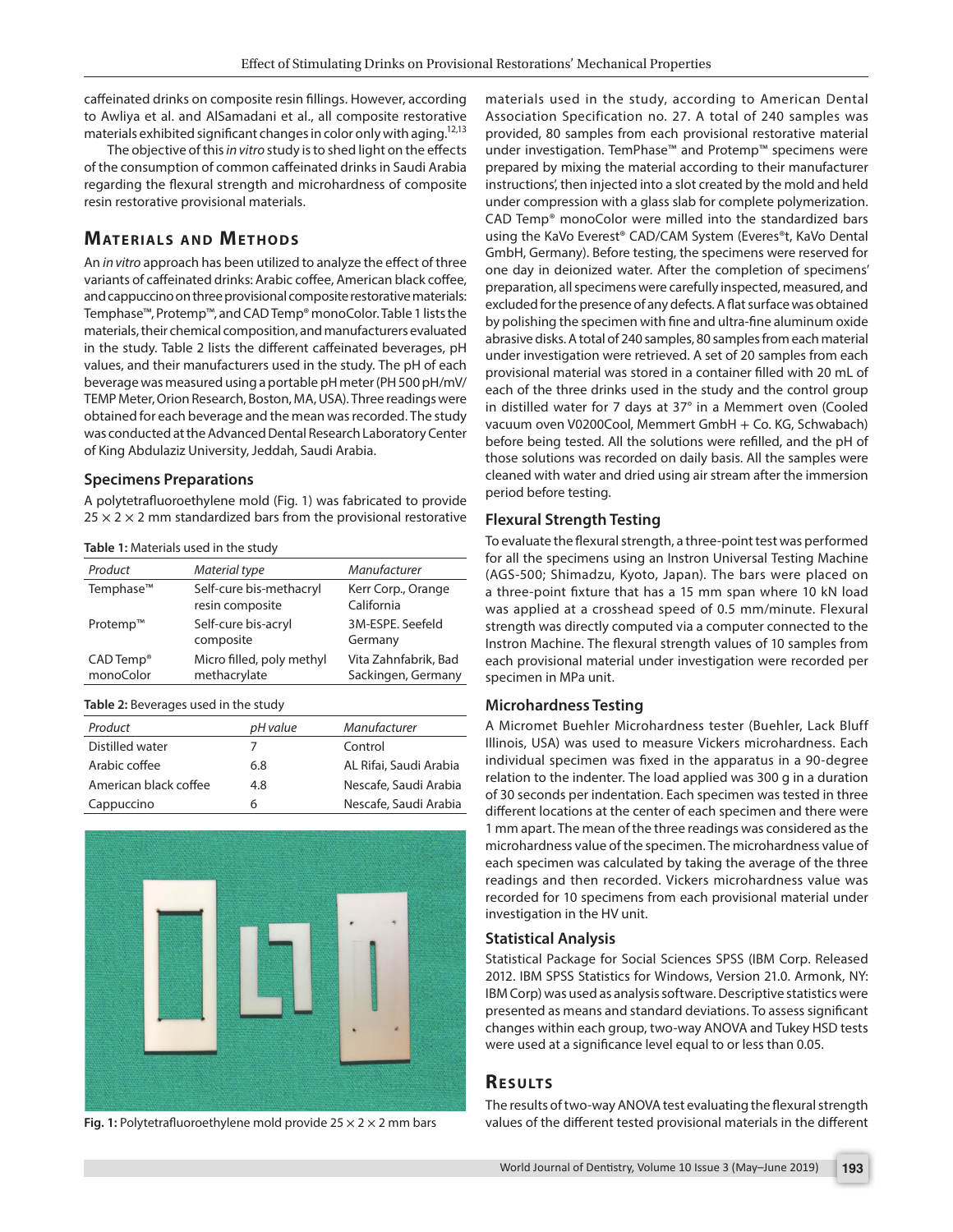| <b>ANOVA</b>        |             |     |             |             |         |          |
|---------------------|-------------|-----|-------------|-------------|---------|----------|
| Source of variation | SS          | df  | ΜS          |             | p value | F crit   |
| Materials           | 2085.713782 |     | 1042.856891 | 50.61311697 | 0.000   | 3.080387 |
| <b>Beverages</b>    | 9045.014847 | 3   | 3015.004949 | 146.32765   | 0.000   | 2.688691 |
| Interaction         | 410.7890583 | 6   | 68.46484306 | 3.322813648 | 0.005   | 2.183657 |
| Within              | 2225.2837   | 108 | 20.6044787  |             |         |          |
| Total               | 13766.80139 | 119 |             |             |         |          |

**Table 3:** Two-way ANOVA of the effect of different beverages on the flexural strength of the provisional restorative materials

**Table 4:** Effect of different beverages on the flexural strength of Temphase™

|                       | n  | Mean (MPa) | SD    | p value  |
|-----------------------|----|------------|-------|----------|
| Control               | 10 | 90.088     | 5.267 |          |
| Arabic coffee         | 10 | 75.732     | 2.923 | $0.000*$ |
| American black coffee | 10 | 64.925     | 3.084 | $0.000*$ |
| Cappuccino            | 10 | 71.694     | 0.904 | $0.000*$ |
|                       |    |            |       |          |

\*indicates statistically significant difference (*p* < 0.05)

**Table 5:** Effect of different beverages on the flexural strength of Protemp™

|                       | n  | Mean (MPa) | SD     | p value  |
|-----------------------|----|------------|--------|----------|
| Control               | 10 | 89.071     | 3.229  |          |
| Arabic coffee         | 10 | 74.53      | 4.310  | $0.000*$ |
| American black coffee | 10 | 60.597     | 11.175 | $0.000*$ |
| Cappuccino            | 10 | 67.493     | 1.592  | $0.000*$ |
|                       |    |            |        |          |

\*indicates statistically significant difference (*p* < 0.05)

**Table 6:** Effect of different beverages on the flexural strength of CAD Temp®

|                       | n  | Mean (MPa) | SD    | p value  |
|-----------------------|----|------------|-------|----------|
| Control               | 10 | 92.178     | 3.194 |          |
| Arabic coffee         | 10 | 84.753     | 2.333 | $0.000*$ |
| American black coffee | 10 | 75.448     | 2.571 | $0.000*$ |
| Cappuccino            | 10 | 78.815     | 4.686 | $0.000*$ |

\*indicates statistically significant difference (*p* < 0.05)

beverages are displayed in Table 3. Tables 4 to 6 show the mean flexural strength values in MPa, standard deviations, and significance difference of each provisional material after 7 days of immersion in the three tested beverages. *Post hoc* Tukey tests illustrated that all the used beverages in the study significantly reduced the flexural strength of Temphase™ (Table 4), Protemp™ (Table 5), and CAD Temp® (Table 6) when compared to the control. *p* < 0.05.

The results of the two-way ANOVA test evaluating the Vickers microhardness values of the different tested provisional materials in the different beverages are displayed in Table 7. Tables 8 to 10 show the mean Vickers microhardness values in HV, standard deviations, and significance difference of each provisional material investigated in the study after 7 days of immersion period in the three tested beverages. *Post hoc* Tukey tests illustrated that all the used beverages significantly reduced the microhardness of the Temphase™ material (Table 8). Arabic coffee did not significantly alter the microhardness value of the Protemp™ material (Table  $9, p = 0.55 > 0.05$ ) and did not have an impact on the microhardness of the CAD Temp® material (Table 10,  $p = 1 > 0.05$ ).

## **Dis c u s sio n**

As there is an increasing demand for esthetic restorative materials, resin-based composites are being used in dentistry as reliable restorative materials due to their esthetic value, mechanical strength, and their adhesive potential to the tooth structure.<sup>14</sup> The physical and mechanical properties of the composite resin provisional restorative materials are substantively affected with the consumption of beverages like tea, coffee, aerated, and alcoholic drinks.<sup>15</sup> Beverages with high acidic content not only affect the structure of the composite resin, but also the characteristic of its particles, leading to undermining the longevity and the quality of restorative materials used in dental procedures.<sup>16,17</sup> Studies claim that the degradation of resin composites in acidic environment usually happens due to bond failure between the filler particles and matrix or due to the softening effect of the acidic solution.<sup>18</sup>

The acidity of coffee, which is considered a desirable flavor, is influenced by the growing region as well as the degree of beans roasting and processing.<sup>19</sup> Arabic coffee has a bitter flavor but almost neutral pH value ( $pH = 6.8$ ) as it uses the minimal quantity of lightly roasted beans cultured in Brazil, Ethiopia, Kenya, and Sudan.<sup>20</sup> Although the American black coffee pH is rated as low acidic (pH range from 4.5 to 6) when compared to citrus fruit juices (pH ranges from 2 to 3), less is known about how different components of coffee react together.<sup>21</sup> Addition of cream or milk usually increases the pH value of cappuccino to a reasonably higher  $pH$  value ( $pH = 6$ ). As American black coffee, cappuccino, and Arabic coffee are beverages with a low pH factor when compared to saliva  $(pH = 7.4)$ , they are expected not only to have a debilitating effect of the surface microhardness, but also are detrimental to the flexural

**Table 7:** Two-way ANOVA of the effect of different beverages on the Vickers microhardness of the provisional restorative materials

| <b>ANOVA</b>        |             |     |             |             |         |             |  |
|---------------------|-------------|-----|-------------|-------------|---------|-------------|--|
| Source of variation | SS          | df  | MS          |             | p value | F crit      |  |
| <b>Materials</b>    | 1493.216667 |     | 746.6083333 | 842.5673981 | 0.000   | 3.080386863 |  |
| <b>Beverages</b>    | 69.625      |     | 23.20833333 | 26.19122257 | 0.000   | 2.688691468 |  |
| Interaction         | 36.45       | 6   | 6.075       | 6.855799373 | 0.000   | 2.183656883 |  |
| Within              | 95.7        | 108 | 0.886111111 |             |         |             |  |
| Total               | 1694.991667 | 119 |             |             |         |             |  |

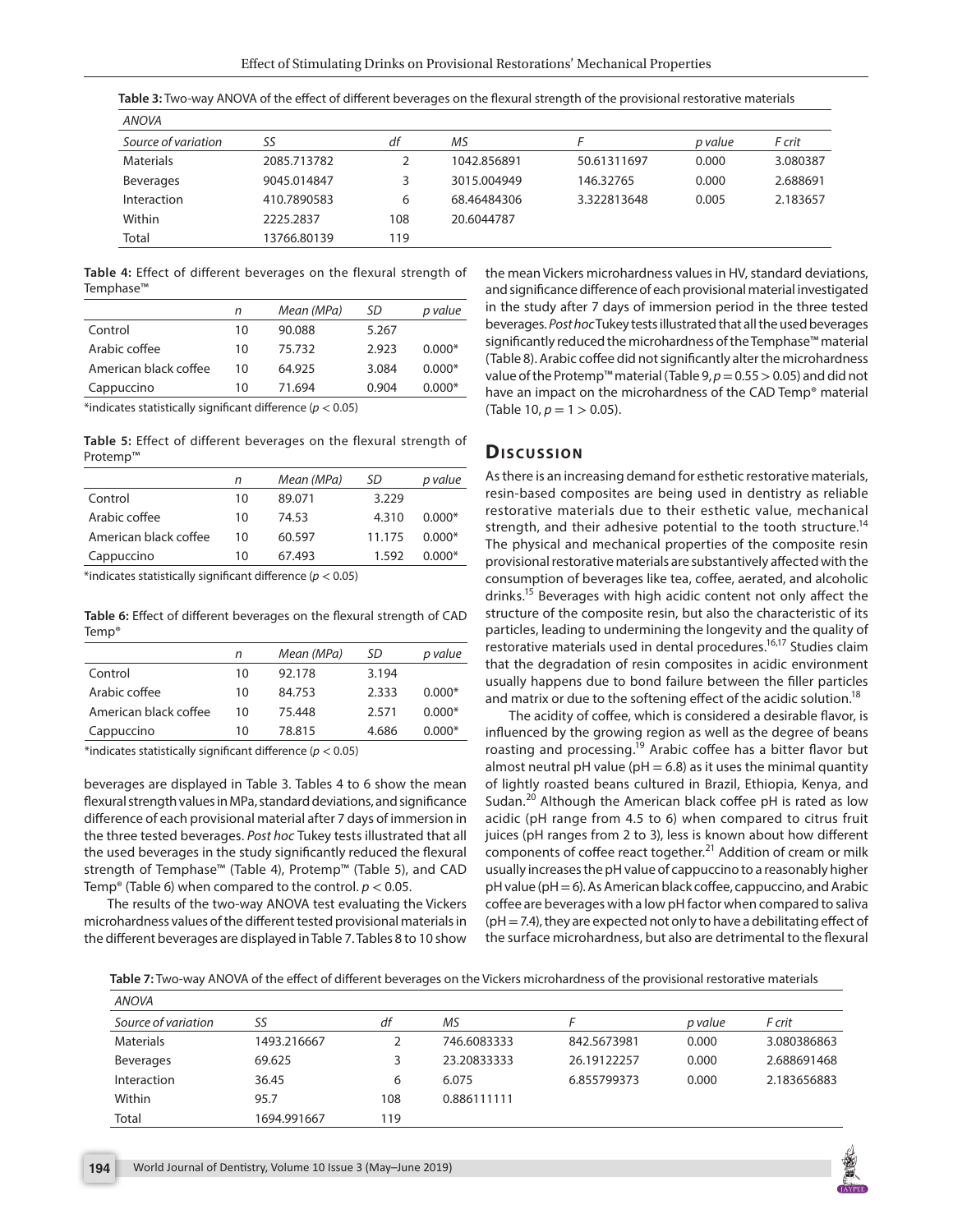**Table 8:** Effect of different beverages on the microhardness of Temphase™

|                       | n  | Mean (HV) | SD    | p value  |
|-----------------------|----|-----------|-------|----------|
| Control               | 10 | 18.5      | 1.080 |          |
| Arabic coffee         | 10 | 17.4      | 0.516 | $0.009*$ |
| American black coffee | 10 | 17.6      | 0.516 | $0.03*$  |
| Cappuccino            | 10 | 15 2      | 1 229 | $0.000*$ |

\*indicates statistically significant difference (*p* < 0.05)

**Table 9:** Effect of different beverages on the microhardness of Protemp™

|                       | n  | Mean (HV) | SD    | p value  |
|-----------------------|----|-----------|-------|----------|
| Control               | 10 | 14        | 0.667 |          |
| Arabic coffee         | 10 | 13.6      | 0.516 | 0.55     |
| American black coffee | 10 | 12.8      | 0.789 | $0.025*$ |
| Cappuccino            | 10 | 13 2      | 0.789 | $0.037*$ |
|                       |    |           |       |          |

\*indicates statistically significant difference (*p* < 0.05)

**Table 10:** Effect of different beverages on the microhardness of CAD Temp®

|                       | n  | Mean (HV) | SD    | p value  |
|-----------------------|----|-----------|-------|----------|
| Control               | 10 | 23.2      | 1.619 |          |
| Arabic coffee         | 10 | 23.2      | 1.033 |          |
| American black coffee | 10 | 21.6      | 1.075 | $0.01*$  |
| Cappuccino            | 10 | 20 S      | 0.789 | $0.000*$ |

\*indicates statistically significant difference (*p* < 0.05)

strength of the composite resin provisional restorative materials. This study has set a precedent and is one kind of research on the effects of different coffee mixtures commonly used in Saudi Arabia on the mechanical properties of composite resin provisional restorative materials.

These provisional restorative materials are continuously bathed in saliva, which is simulated by distilled water in the study. $22$  They are either exposed to the above-mentioned beverages continuously or intermittently. Intermittent exposure occurs while drinking the beverage until the teeth are cleaned, ordinally by the washing effect of the saliva. However, continuous exposure that resembles the current study design may occur with the existence of defective restorations that facilitate plaque or calculus retention. Those adherent matter usually contain absorbed beverages remnants.<sup>23</sup> Kao reported that changes in composite resin hardness occur within 7 days of immersion in chemical agents. $^{24}$  For this reason, in the current study, the specimens were immersed in the tested beverages for 7 days.

Among the examined beverages, Arabic coffee did not affect the surface microhardness of Protemp™ and CAD Temp® materials, while American black coffee and Cappuccino had a negative effect on their surface hardness. All the beverages used in the study reduced the hardness of the Temphase™ material. Additionally, all the beverages examined in the study reduced the flexural strength of the tested provisional restorative materials. Caffeinated beverages may promote the leaching out of the filler particles because of the softening effect on the resin matrix.

The chemical composition of the composite resin material influences the material performance under oral condition. All dental composite restorative materials incorporate different types of inorganic fillers. According to Yak et al. and Soderhold et al., composites composed of glass fillers are more susceptible to deterioration by aqueous solutions than composites containing quartz fillers.<sup>23,25</sup> Therefore, the variation in filler contents could contribute in the altered flexural strength and microhardness values of the studied composite resin provisional restorations in the beverages used.

Furthermore, the immersion elements and duration of the exposure of these restorative materials to the challenging beverages may affect the performance of these materials significantly. A study was performed to assess the effects of different beverages and thermocycling on tribological and mechanical properties of different dental restoration materials. The beverages were black tea and soft drink. It was concluded that the tribological and mechanical properties of nano-hybrid and nano composites were found to be less affected by beverage immersions and temperature change when compared to conventional dental restorative composites.<sup>26</sup> Another study was conducted to examine the effects of foodsimulating liquids on the flexural strength and the hardness of a new silorane-based composite. This composite was compared with methacrylate-based composites. After polymerization, specimens were reserved in three different dietary simulating solutions for one week at 37°C. The flexural strength and hardness were measured after conditioning. It was concluded that the siloranebased composite group had significantly higher flexural strength and hardness values when compared to methacrylate-based composites group.<sup>27</sup>

# **CONCLUSION**

Within the limitation of the current *in vitro* study, the tested American black coffee, Arabic coffee, and cappuccino drinks have a significant negative effect on the durability and longevity of different composite resin provisional restorative materials over time. The surface microhardness and flexural strength of different composite resin materials were altered after emersion in the different caffeinated drinks. Furthermore, it was proven in the literature that caffeinated drinks produce discoloration of teeth as well as composite restorative materials. Future studies should be conducted to analyze the effects of variants of stimulating drinks on different restorative materials in regard to different mechanical and physical properties and the effect of thermocycling and different immersion periods.

#### **Ac k n ow l e d gme n ts**

The authors are very thankful to all the associated personnel in any reference that contributed in/for the purpose of this research.

#### **Re f e r e n c e s**

- 1. Haskell CF, Kennedy DO, et al. Cognitive and mood improvements of caffeine in habitual consumers and habitual non-consumers of caffeine. Psychopharmacology 2005;179(4):813–825. DOI: 10.1007/ s00213-004-2104-3.
- 2. Soares PV, Tolentino AB, et al. Sports dentistry: a perspective for the future. Revista Brasileira de Educação Física e Esporte 2014;28(2): 351–358. DOI: 10.1590/1807-55092014000200351.
- 3. James JE, Rogers PJ. Effects of caffeine on performance and mood: withdrawal reversal is the most plausible explanation. Psychopharmacology 2005;182(1):1–8. DOI: 10.1007/s00213-005-0084-6.
- 4. May J, Waterhouse P. Dental erosion and soft drinks: a qualitative assessment of knowledge, attitude and behaviour using focus groups of schoolchildren. A preliminary study. Int J Paediatr Dent 2003;13(6):425–433. DOI: 10.1046/j.1365-263X.2003.00500.x.